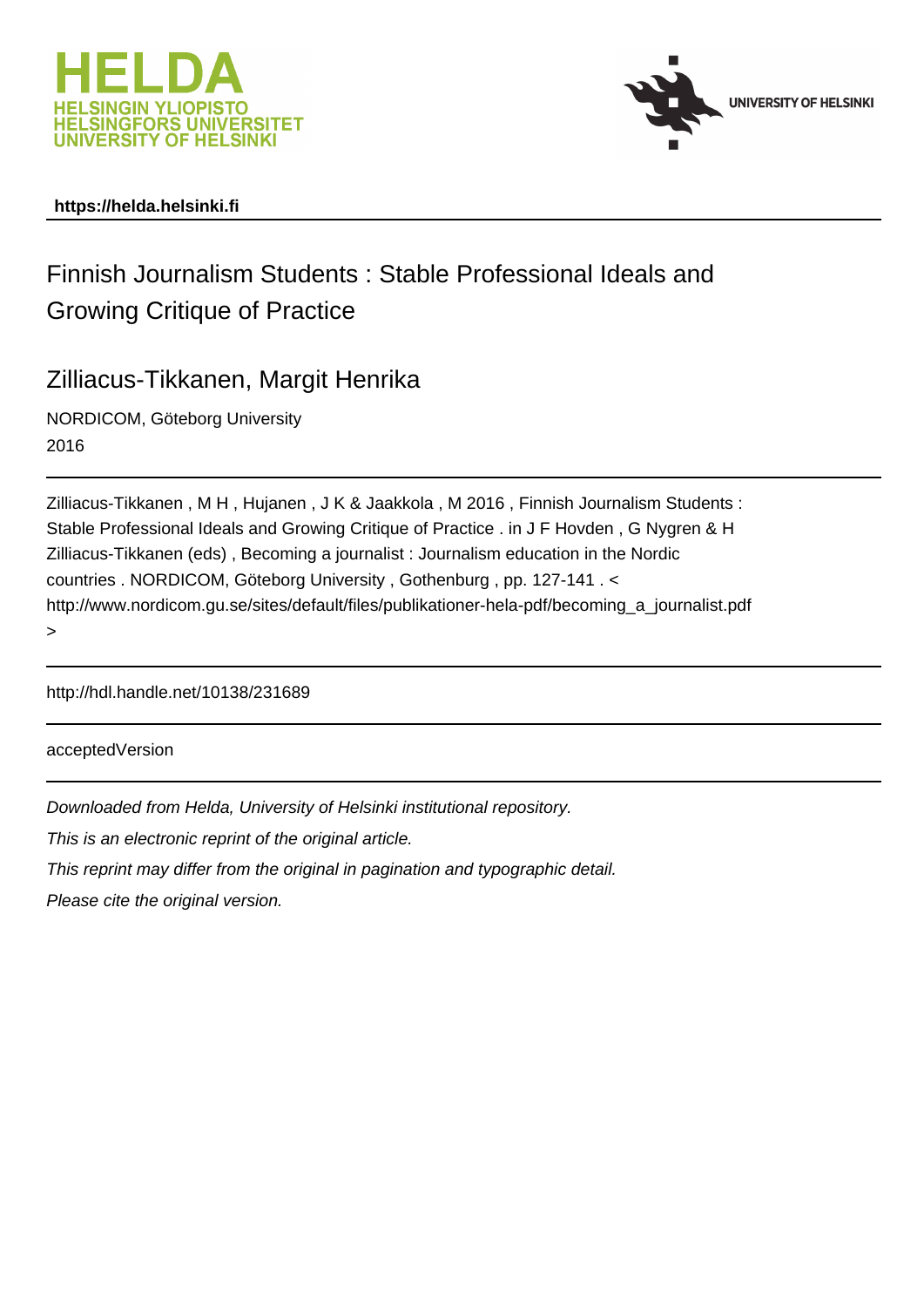#### 25.3.2015 Jaana Hujanen, Maarit Jaakkola, Henrika Zilliacus-Tikkanen: **Stable professional ideals, growing criticism towards journalistic practice. Finnish journalism students' perceptions about the profession**

#### **Introduction**

This chapter examines Finnish journalism students' motives for studying journalism and their perceptions about journalism as a profession. Motives and perceptions are understood as a part of the professionalization process of the future journalists. In the academic literature journalists' professionalization process is described, among other things, as a distinctly ideological development, as the emerging ideology served to continuously refine and reproduce a consensus about who was a 'real' journalist, and what (parts of) news media at any time would be considered examples of 'real' or 'good' journalism. As Deuze (2005) puts it, these evaluations shift subtly over time; yet always serve to maintain the dominant sense of what is and should be journalism. The current evolution towards participatory communication and media culture as well as to market and audience oriented news media and journalism, among other things, make the questions of professional ideals, ideology and professional skill of future journalists central because the journalistic norms and practices connected to them can be seen in many ways opposite to those of modern journalism.

Our chapter starts with a discussion about Finnish journalism culture and professional journalists' self-understanding about central values of their profession. Our discussion touches the ideals and practices of modern journalism – public service, objectivity, autonomy and ethics - and their evolution in the context of Finnish media culture. We shall then present the Finnish journalism schools involved in the Hovdabrekka study, and describe the group of respondents, the Finnish journalism students, in general terms.

In our analysis we will focus on the questions in the questionnaire that concern journalism students' reasons for choosing journalism, their priorities in different aspects of journalistic competence and their perceptions about the roles of journalists in the society. We focus on these questions as we think they are central to the discussion of journalists' professionalization process and help to capture and illustrate possible changes in students' perceptions about the central values of 'good' journalism and practices of 'good' journalist.

Changes in students' perceptions over time are discussed as we understand journalistic ideals and practices are evolving, historical and local constructions. We shall also examine Finnish journalists' motives and self-understanding about the profession in relation to the changes in Finnish media business and journalism culture as well as in relation to the changes in professional journalists' notions of the ideals and practices of 'good' journalism. Furthermore, to outline the specific Finnish profile in journalism and journalism education, results will be compared to the results in a study with similar aims concerning journalism students in Sweden, Russia, Poland, Estonia and Finland (Stigbrand & Nygren 2013).

#### **Changing Finnish news media and journalism**

Newspapers have been the paradigmatic institutions, within which the professional culture of Finnish journalism emerged. Even with the diffusion of professional practices of journalism, the identity of journalists has espoused a modernist ethos, including the right and obligation to criticize elites and to independently set the news agenda. However, in the media saturated, digital and globalized consumer culture, newspapers and mainstream news media in general face challenges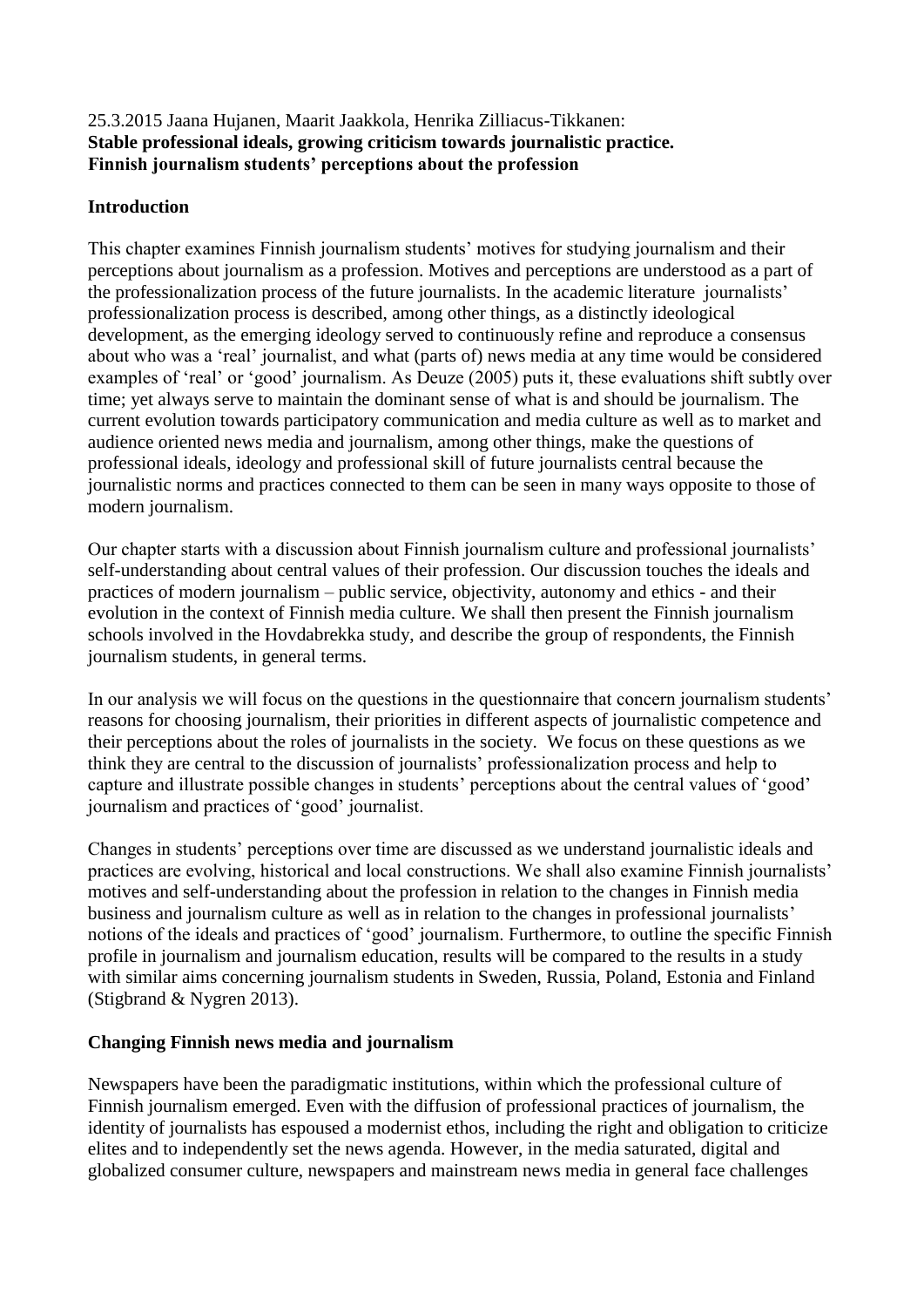and problems that call for a re-evaluation of professional cultures of journalism. Finnish media companies live with growing economic pressures and renew their operations during a transformation of the whole media sector. Fewer subscribers, lower income from advertisement, and growing demand for profit in media companies have brought tightening budgets and less human resources for the newsrooms. The problem in achieving gains in digital revenue is one of the major current challenges.

Market and audience are important key words in today's journalistic development work within Finnish media companies. The reason for the audience and market orientation is the fear that if the media does not please people by offering them interesting stories on various platforms and forms, its position in their everyday lives, saturated by the entertainment media, will further weaken (Hujanen 2008, 2014). This has become a serious concern even in countries with well-established printed media, such as Finland. Audience and market orientation has included a growing interest by the news media in market oriented audience research, directing attention to the interests, desires and lifestyles of target groups and advertisers.

Audience orientation, the use of market research tools and the power shifts in media companies both reflect and has led to an increase in the influence of media owners and advertisers in defining the practice journalism. As a whole, it has become increasingly important for the Finnish news media to serve their readers, listeners and viewers in multiple roles: as consumers, consumer citizens, and politically active citizens. From the viewpoint of the tasks of mainstream journalism and journalists the shift means that besides informing, empowering and supporting public debate the task of entertaining is valued as important. Kantola (2011) has described the change as a development from high modern journalism towards liquid journalism in Finland. A liquid modern journalist is flexible, producing contents that appeals both to common sense and emotions, and combining the tasks of information transmission, telling stories, raising discussion, entertaining and even startling the reader.

In the context of constant changes and innovation projects, novel audience oriented news policies and new management cultures have been introduced into Finnish news media. Organizational changes have challenged individually defined journalistic autonomy in many ways. The role of news management in planning, leading and supervising journalistic work process has grown alongside the organizational and structural changes (Koljonen 2013).

As regards the evolution of the news policies, the newspapers, for example, have rewritten their policies setting citizen-based and/or audience-oriented journalism as their key aim. The importance of elite opinions and expertise has been questioned by the need to explain political issues through stories drawn from people's everyday lives – through their voices and faces. As a part of this development, Finnish dailies have had projects inspired by public journalism (Ahva 2010). It challenges the professional idea of journalism as an autonomous mediating public process between the political elites and citizens. According to public journalism, journalists should perceive their audiences as citizens who compose *publics* (Rosen 1991) and possess legitimacy to participate in the political processes. Journalists, instead of being independent from publics, have thus tried to become genuine resources for people in their participation and deliberation.

During the recent years, the notions of 'audience participation' and user-generated content have become focal ingredients in Finnish media houses innovation work and in the reinvention of the notion of 'good' journalism. The 'notion' of participation or participatory ideal of journalism is often discussed in academic literature in relation to the ideal of objectivity and autonomy. The objectivity norm claims that journalists are impartial, neutral, fair and thus credible providers of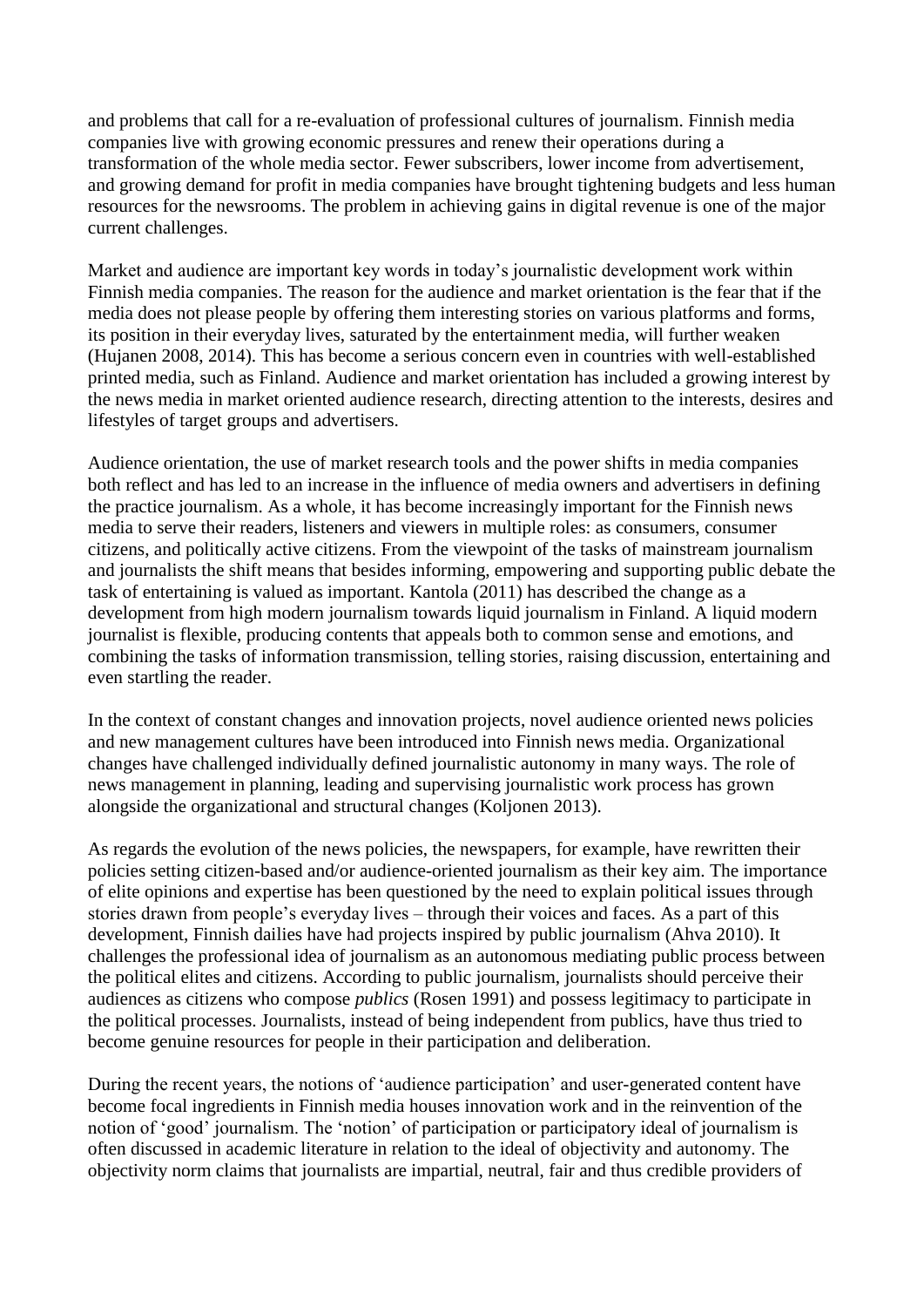information (Deuze, 2005: 446-447). In this ideal, journalists are defined as truth seeking media workers, aiming at factual, accurate, balanced and fair reporting (Tuchman, 1978). Besides objectivity, the modern ideals of autonomy and ethics support the requirement of dispassionate and impersonal journalism, with an outsider and matter-of-fact position and perspective. The ideal of autonomy presupposes that journalism is independent of economic, political or other outside efforts of influence. Ethics refers to the idea of journalists having a specific sense of ethics, validity and legitimacy.

The types of participatory news in the mainstream news media and the attitudes of professional journalists towards audience material have been studied in Finland and elsewhere, focusing on how professional journalists assess and incorporate audience material in their perceptions and practices (e.g. Singer 2007, Heinonen 2011, Hujanen 2013). While journalists have perceived contacts to and with the audience as good for journalism they have found participatory culture to be particularly unsettling to professional paradigm of journalism (Heinonen 2011). Finnish journalists expressed ten years ago a worry of losing autonomy and a problem in seeing value in the content produced by citizens (Ahva 2012, 798) and this perception seems to be deeply rooted in Finnish journalists' professional identity. So far, a majority of the professional journalists have not regarded citizens' contribution as 'real 'or 'proper' journalism (Heinonen & Domingo 2009, 70; Örnebring 2013).

Even though there is no formal qualification or education requirement for the journalism profession in Finland, expertise and knowledge of the principles of journalism has been perceived by the journalists as the qualification of the profession. Following this, content which is produced in line with the modern journalistic ideals and practices of journalism is perceived by Finnish journalists as trustworthy, of high quality and unbiased. Content produced outside the newsroom and by the readers is perceived by many practicing journalists as problematic: in principle unreliable, subjective, and biased. Because of this, participation of the audience must be managed and controlled. In this way the Finnish journalists' negotiation about journalistic ideals and practices has until recently reflected the modern ideal of objective and autonomous journalism. (Hujanen 2013)

#### **Finnish journalism education programs**

Journalism education programs in Finland are located in three universities and a few polytechnics. Journalism education is given at the master's level in Finnish language at two universities, University of Tampere and University of Jyväskylä. The journalism education in Swedish language is carried out in the Swedish School of Social Science (SSSS), at the University of Helsinki. Polytechnics in Helsinki (Haaga-Helia), Turku (Turku University of Applied Sciences) and Oulu (Oulu University of Applied Sciences) also have journalism programs. All the journalism programs have an intake of new students every year. The yearly intake of journalism students is 80 in Tampere, 20 in Jyväskylä, 20 in Helsinki and 30 in Turku.

The School of Communication, Media and Theatre (CMT) at the University of Tampere - the former Department of Journalism and Mass Communication at the Faculty of Social Sciences - is the oldest and largest journalism education program in Finland. The first courses started in Helsinki in the 1920's at the Institute of Social Science (Yhteiskunnallinen korkeakoulu). Later, the Institute moved to Tampere and became the University of Tampere which started to offer an academic and a vocational journalism program in 1966. Nowadays, instead of two separate programs, the School of Communication, Media and Theatre at the University of Tampere offers degree programs in journalism studies, media education, media culture, speech communication, theatre and drama studies as well as theatre work for nearly 900 undergraduate students, 550 of them majoring in journalism. Taken as a major subject journalism and mass communication offers teaching leading to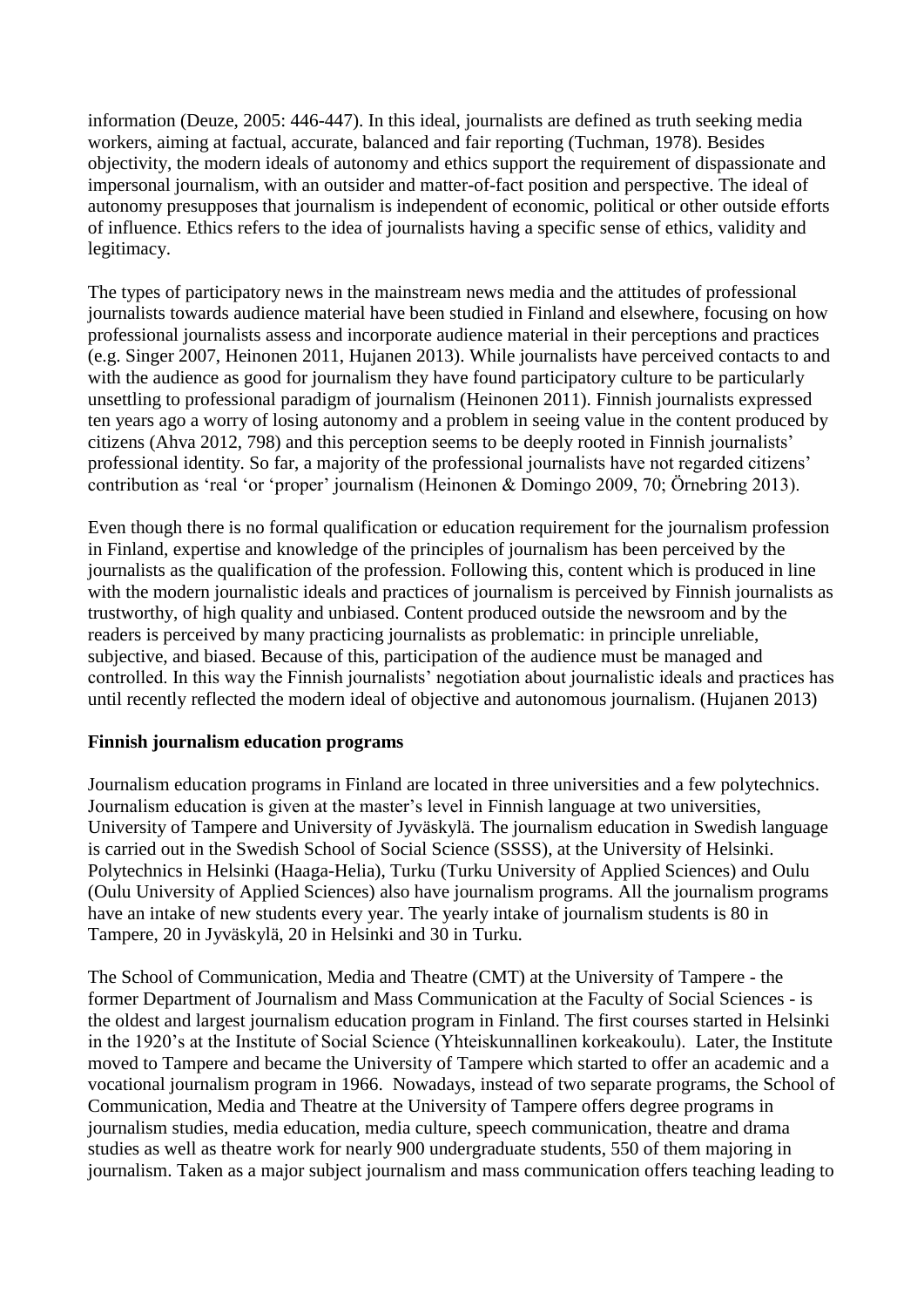Bachelor's, Master's, and Doctor's degrees. Most of the students complete a master's degree in journalism studies or in photojournalism.

At the University of Jyväskylä, in the Department of Communication a journalism education program started in 1987. The journalism education program is situated in Jyväskylä at the Faculty of Humanities. Journalism is the major subject in the Bachelor of Arts and Master of Arts degrees. The studies also prepare the students for postgraduate studies in Journalism. At the University of Jyväskylä most students admitted in the program complete a master's degree with journalism as their major subject.

At SSSS journalism education started in the 1960s. Journalism can be studied as a major subject at bachelor´s level. The program offers the main academic journalism education within the Swedishspeaking community in Finland. The aim of the study program is to teach the students professional journalistic skills as well as to familiarize them with the Swedish-language news media in Finland. After completing their bachelor degree SSSS students can continue their studies within the University of Helsinki without a separate entrance examination in the subject Media and communication, at the Department of Social Research, in the Faculty of Social Science.

Turku University of Applied Sciences started its journalism training in 2011, and offers a major in journalism at the bachelor's level. Before that it was possible to study journalism at Diaconia University of Applied Sciences in Turku. It started its journalism education in 1999.

As academic disciplines the university level journalism programs in Finland introduce students to journalism and media, communication and journalism research. The focus of the studies is both on the theory and practice of journalism. This entails not only professional but also societal and cultural knowledge and an educational path aiming at a scientific education. On the one hand, journalists' training imparts up-to-date knowledge and skills for working in various media (the press, radio, television, and net media), and on the other hand, studies provide the students with the basic skills for an academic career.

The aim of the journalism programs is that students learn to continually observe and analyze occurring phenomena and events in society. The studies aim at enhancing students' capability to understand the position and importance of the media in society and to critically scrutinize the working methods of the media, as well as the position of journalism in society. Critical inquiry is one of the leading principles in journalism programs, referring to an analytical way of approaching events and processes. The studies aim at providing students with means to analyze the journalistic working process and its products: a guiding principle is that journalist must be able to critically look for, evaluate and process information, and to present it to the public in an intelligible and interesting form. The programs examine the role and functions of media in society, the legislation and the ethics of journalism, the relationship between the media and its audience, and the historical development and present structure of the media system in Finland and elsewhere.

At the Turku University of Applied Sciences, the education in Media degree program's Journalism specialization area aims at giving students skills and knowledge in journalism and at enabling the students to further professional development and entrepreneurship. During the course of their studies students make connections with the professional life through research and development projects. The specialization in journalism aims at educating versatile professionals into the needs of working life. The focus of the education is on journalistic competences needed for working in a multimedia environment — to combine the methods of expression typical to different media in a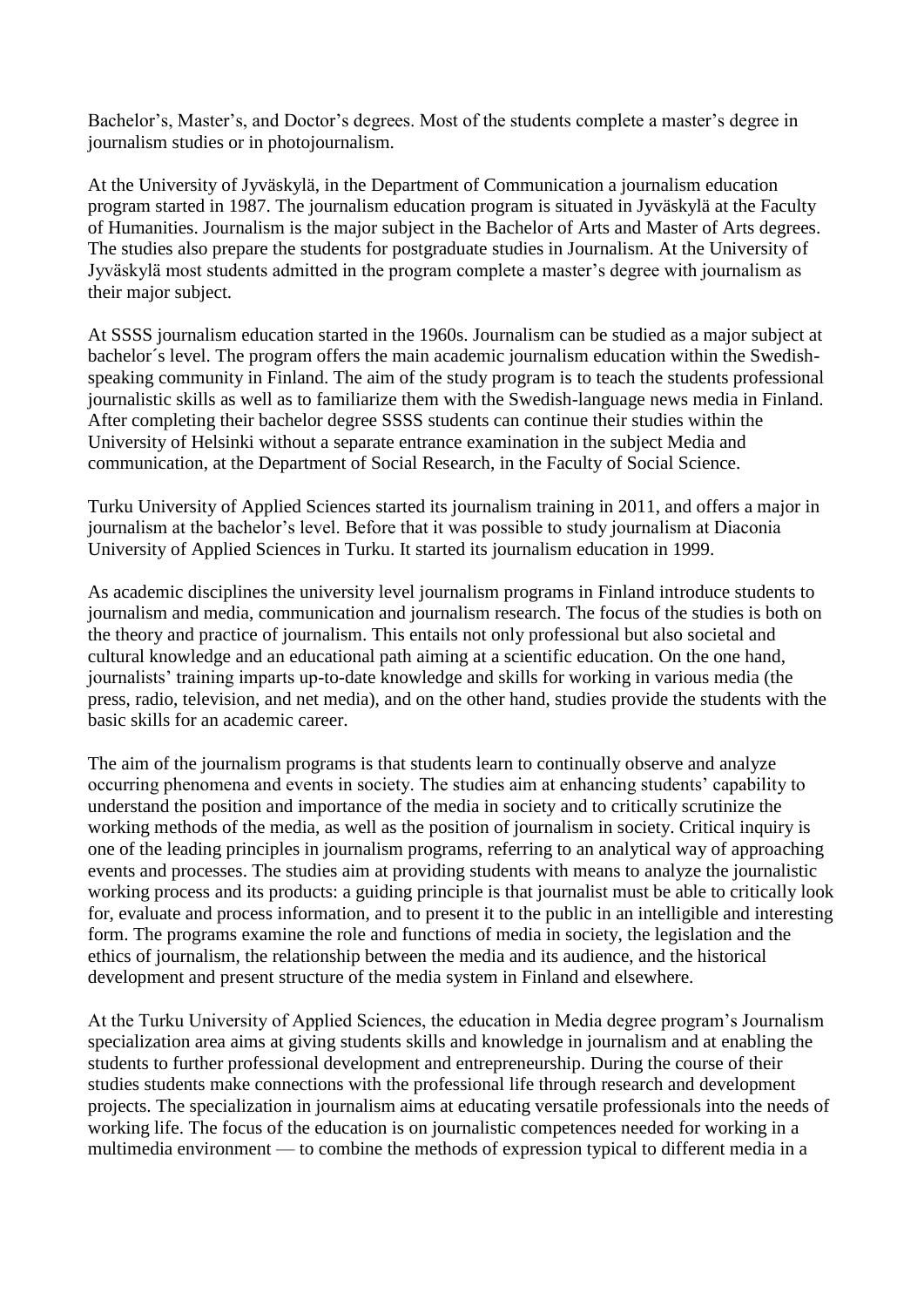multimedia environment. In organizational communication the students familiarizes themselves to the work of communication and publicist professions.

Hallin and Mancini (2004) have described the Nordic countries as very similar, as "Democratic Corporatist" media systems, characterized by high newspaper circulation, strong professionalization and state intervention. According to Ami Lönnroth (1997), in a study on the European journalism schools, the Nordic schools were in many ways similar to the other European journalism education programs. Members of the European Journalism Training Association shared many features; they included many practical elements, trained for all types of media, favored teachers with a background in the field and included internships in their programs. The period after 1997 has been an era of further academic integration for the Nordic schools. The former independent Journalist programs are today parts of universities. Typical for the university educations in Finland today is that both professors and university lecturers have doctoral degrees, often combined with at least some practical experience.

#### **The respondents**

In the first two Hovdabrekka surveys in 2005 and 2008 students from the University of Tampere, the University of Jyväskylä and the University of Helsinki (SSSS) participated. In 2012 the University of Applied Arts in Turku joined the project. A total of 4665 students in 30 schools from five countries have taken part in the survey, with a response rate of 51 percent. The total amount of Finnish students participating in the Hovdabrekka survey in 2005, 2008 and 2012 is about 500 persons. Looking at the results it is important to bear in mind that the samples are small, and national differences should not be overrated, as there is considerable variation within the countries as well. Hovden (2014) discusses the overall methodological issues in a recent article, such as the trans-national equivalence of concepts and contexts in surveys, comparative samples and "wholenation bias". We agree, and try to be cautious in our interpretations.

The proportion of female students is larger in Finland than in the other Nordic countries.

| тестани            |      |      |      |  |
|--------------------|------|------|------|--|
| Country            | 2005 | 2008 | 2012 |  |
| Finland            | 56   | 71   | 81   |  |
| Sweden             | 64   | 65   | 62   |  |
| Norway             | 57   | 60   | 64   |  |
| Denmark            | 58   | 52   | 52   |  |
| Iceland            |      |      | 67   |  |
| (Hovden 2014, 650) |      |      |      |  |
|                    |      |      |      |  |

**Table 1. Proportion of female respondents (%) from Finland, Sweden, Norway, Denmark and Iceland Country 2005 2008 2012**

The proportion of female respondents has grown in Finland since the introduction of the survey study, whereas the proportion has been rather stable in Sweden and Norway, and slightly reduced in Denmark.

In Finland and Sweden one third of the students came from the capital. The regional diversion is greater in Norway and Denmark. Typical for Finnish students was that they reported both their parents have a great interest in culture, especially literature and theatre, to a considerable greater extent than their Nordic peers. Most of the students were satisfied with their studies, and chose journalism as their first priority. The preferred working place in the future for Finnish students has dominantly been a national newspaper (49 percent in 2005) or local newspaper (18 percent in 2005),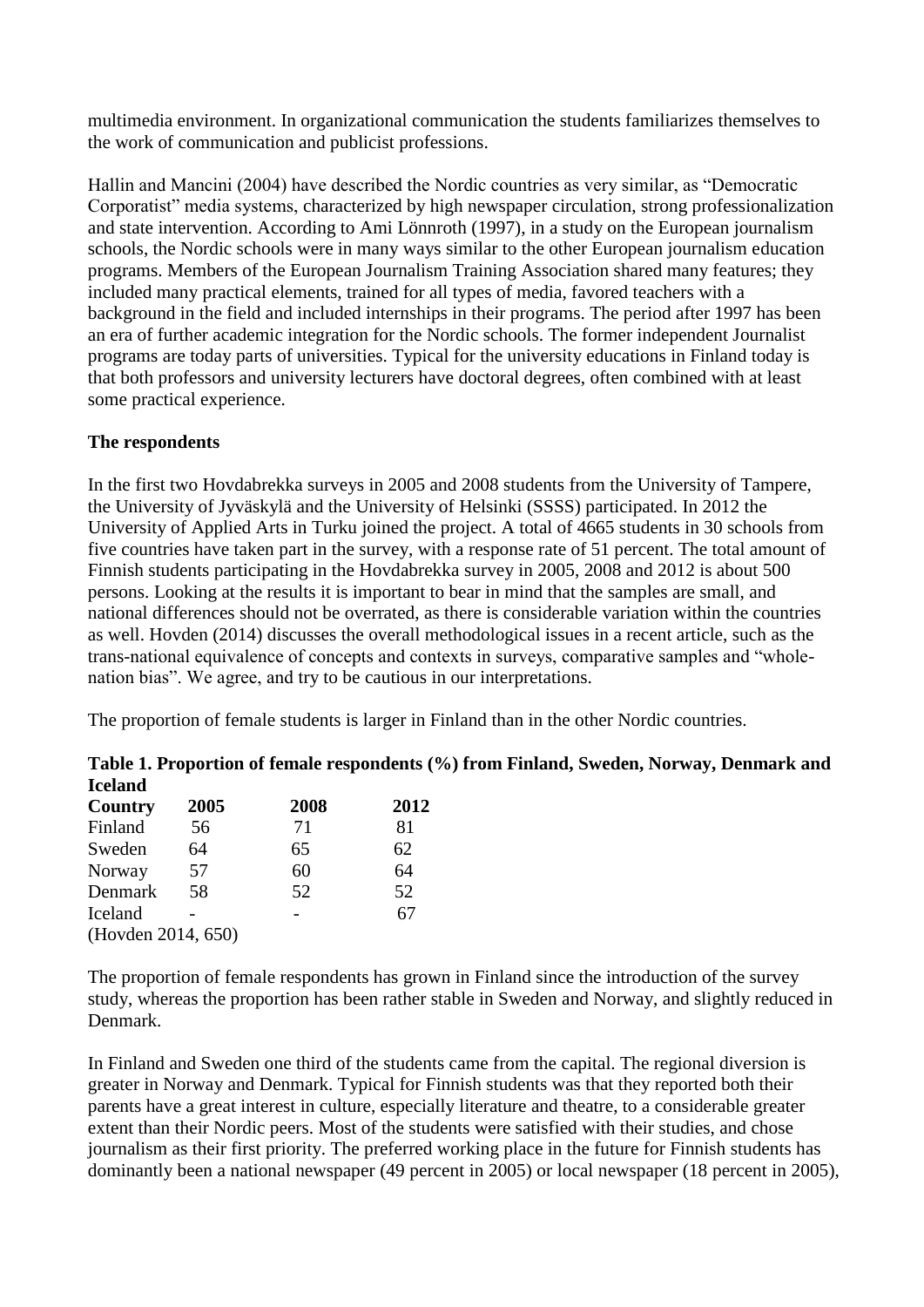but the tendency was clearly declining (national paper 21 percent and local paper 8 percent in 2012) , whereas the interest in magazines has been growing (from 1,9 percent 2005 to 22 percent 2012). The reported preferred workplace reflects the situation in the market, where the big daily newspapers are having economic difficulties.

#### **Finnish students' opinions on subjects in the education, and personal qualities**

In all surveys, Finnish journalism students have rated the training of source criticism, journalistic genres as well as language and spelling skills the most important subject areas that should be included in the journalism curriculum. About 84 percent of all Hovdabrekka Finnish respondents on average regarded "source criticism" to be very important, while 81 percent claimed it for "journalistic genres" and 72 percent for "language and spelling skills". "Academic methods" and "media history" were among the least valued subject areas that journalism schools should teach. The students' evaluations of essential subject areas of learning were to a great extent attached to the journalistic production process. The fact that research-related areas of learning such as "academic methods" and "media history" were less prioritized may partly reflect the traditional division in journalism schools between "practice" and "theory". Studies in journalism were associated with the practical goal of becoming a professional journalist. Consequently, only 21 percent of Finnish students, compared with 28 percent of Norwegian and 45 percent of Swedish students, declared a high agreement with the statement that their studies were too theoretically oriented. A majority of 65 percent of students on average fully or partly agreed that they have learned more about the journalistic practice during their internship period than during their studies at the university. Students regarded studies in journalism to establish a close relationship with the journalistic practice and professional identity.

When asked about the most important personal qualities for a journalist, Finnish journalism students regarded curiosity and linguistic expression as the most important personal features a journalist should have, followed by thoroughness and knowledge about society.

|                                           |      | $1$ abit $2$ , hilpot tant personal quantits for a journalist (1 creentage $\rightarrow$ very important $\rightarrow$ |      |       |  |  |  |  |  |  |  |
|-------------------------------------------|------|-----------------------------------------------------------------------------------------------------------------------|------|-------|--|--|--|--|--|--|--|
| Year                                      | 2005 | 2008                                                                                                                  | 2012 | total |  |  |  |  |  |  |  |
| Curiosity                                 | 66   | 72                                                                                                                    | 79   | 74    |  |  |  |  |  |  |  |
| Good expression and formulation skills 75 |      | 79                                                                                                                    | 68   | 74    |  |  |  |  |  |  |  |
| Thoroughness and precision                | 68   | 70                                                                                                                    | 75   | 72    |  |  |  |  |  |  |  |
| Knowledge about society                   | 72   | 70                                                                                                                    | 60   | 66    |  |  |  |  |  |  |  |
| Sense of justice                          | 72   | 62                                                                                                                    | 57   | 61    |  |  |  |  |  |  |  |
| Creativity                                | 47   | 40                                                                                                                    | 30   | 37    |  |  |  |  |  |  |  |
| Efficiency                                | 30   | 38                                                                                                                    | 32   | 35    |  |  |  |  |  |  |  |
| Empathy for individuals                   | 32   | 24                                                                                                                    | 23   | 25    |  |  |  |  |  |  |  |
| Broad life experiences                    | 17   | 23                                                                                                                    | 27   | 24    |  |  |  |  |  |  |  |
| Political neutrality                      | 23   | 23                                                                                                                    | 21   | 22    |  |  |  |  |  |  |  |
| Rudeness                                  | 13   | 16                                                                                                                    | 14   | 15    |  |  |  |  |  |  |  |
| Knowing what sells                        | 2    | 5                                                                                                                     | 11   | 7     |  |  |  |  |  |  |  |
| Charming personality                      | 6    | 6                                                                                                                     | 5    | 6     |  |  |  |  |  |  |  |
| Close relationship to sources             | 4    | 3                                                                                                                     | 4    | 3     |  |  |  |  |  |  |  |
| Respect for authorities                   | 13   |                                                                                                                       | 2    | 3     |  |  |  |  |  |  |  |

### **Table2. Important personal qualities for a journalist (Percentage "very important")**

The least important personal qualities for a journalist were considered to be qualities that are not compatible with the basic journalistic ideals of neutrality, impartiality and balance, such as "knowledge about what sells", "personal charm", and the "journalist's close relationship to sources".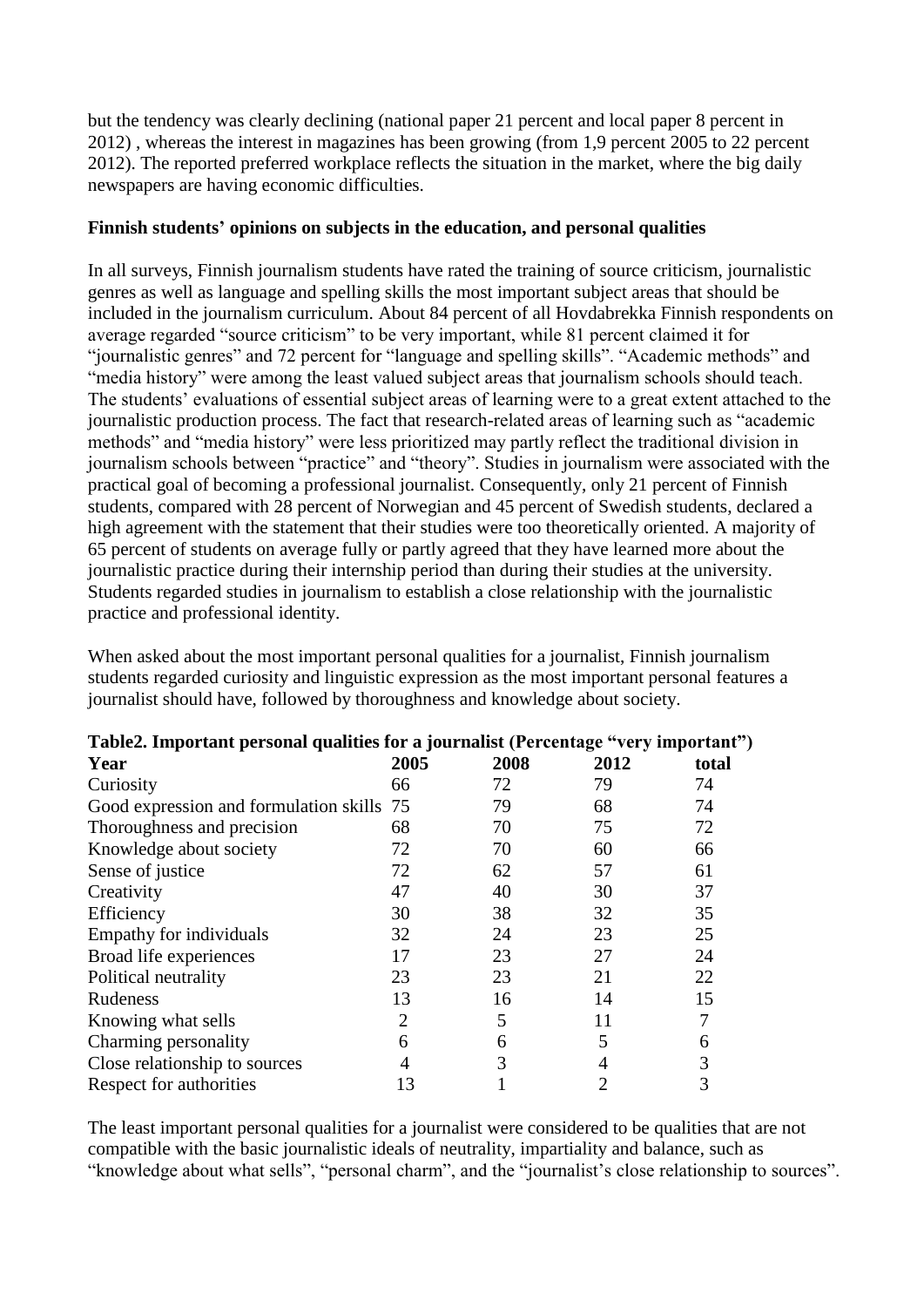Additionally, students also considered the role of journalism as a critical force in society, which is reflected in the least respected quality of "respect for authorities".

#### **Finnish students' motives for choosing journalism**

The main motives for choosing to study journalism seemed to be very stable among the Finnish respondents. Above 90 percent all three years chose the motives "working with interesting themes" "a varied and lively occupation" and "meeting interesting people". Very high scores were also given for "a job with much freedom and independence" and "being creative". Also the factors with very low response rates seem to be stable. The possibility to become famous only attracts 3, 6 and 3 percent. Motives slightly on the rise are "helping individuals" and "explaining complicated matters".

|                                         | 2005 | 2008 | 2012 | <b>Total</b>   |
|-----------------------------------------|------|------|------|----------------|
| Working with interesting themes         | 100  | 97   | 97   | 97             |
| A varied and lively occupation          | 97   | 97   | 96   | 96             |
| Meeting interesting people              | 92   | 90   | 93   | 91             |
| Being creative                          | 85   | 91   | 92   | 91             |
| Job with much freedom and independence  | 79   | 86   | 79   | 82             |
| Wish to inform                          | 77   | 82   | 83   | 82             |
| Take part in the debate in society      | 69   | 86   | 75   | 80             |
| Explain complicated matters             | 55   | 73   | 72   | 71             |
| Fight injustice                         | 60   | 75   | 72   | 72             |
| Identity as journalist attractive       | 48   | 51   | 60   | 54             |
| Helping individuals                     | 44   | 67   | 57   | 60             |
| Investigate those in power              | 55   | 56   | 57   | 56             |
| Safe employment                         | 47   | 37   | 38   | 39             |
| High status job                         | 31   | 31   | 38   | 34             |
| Good salary                             | 27   | 21   | 28   | 24             |
| Becoming famous                         | 3    | 6    | 3    | $\overline{4}$ |
| Joy of writing                          | 69   | 73   | ∗    | (46)           |
| *not included in the question aire 2012 |      |      |      |                |

#### **Table3. Motives for choosing journalism (Percentage of respondents)**

Stigbrand and Nygren (2013) have compared journalism education in Sweden, Russia, Poland, Estonia and Finland. Motives for becoming a journalist were the same top five for all five programs – encountering interesting subjects, creative work, meeting interesting people, having an independent work and experiencing the pleasure of writing. The biggest difference was related to fame and wealth, salary, high status, becoming well known, which were stronger in Moscow and Warsaw than in Södertörn and Jyväskylä. (ibid, 98). The motives were combined and reduced to three dimensions, which showed high correlations for groups of motives: the social reform, money and status, and self-expression. The dimension of social reform included promoting freedom and democracy, fighting injustice, being a watchdog, and maintaining public debate. The dimension of money and status incorporated the elements of acquiring high salary and status as well as becoming well-known. The dimension of self-expression referred to working with interesting subjects and people, travelling, and having a creative job.

The dimension of self-expression was strongest in all countries. The dimension of money and status came second for Moscow and Warsaw, whereas the social dimension came second in the other three programs (Södertörn, Jyväskylä, Tartu). (ibid, 99) The Finnish students in the Hovdabrekka surveys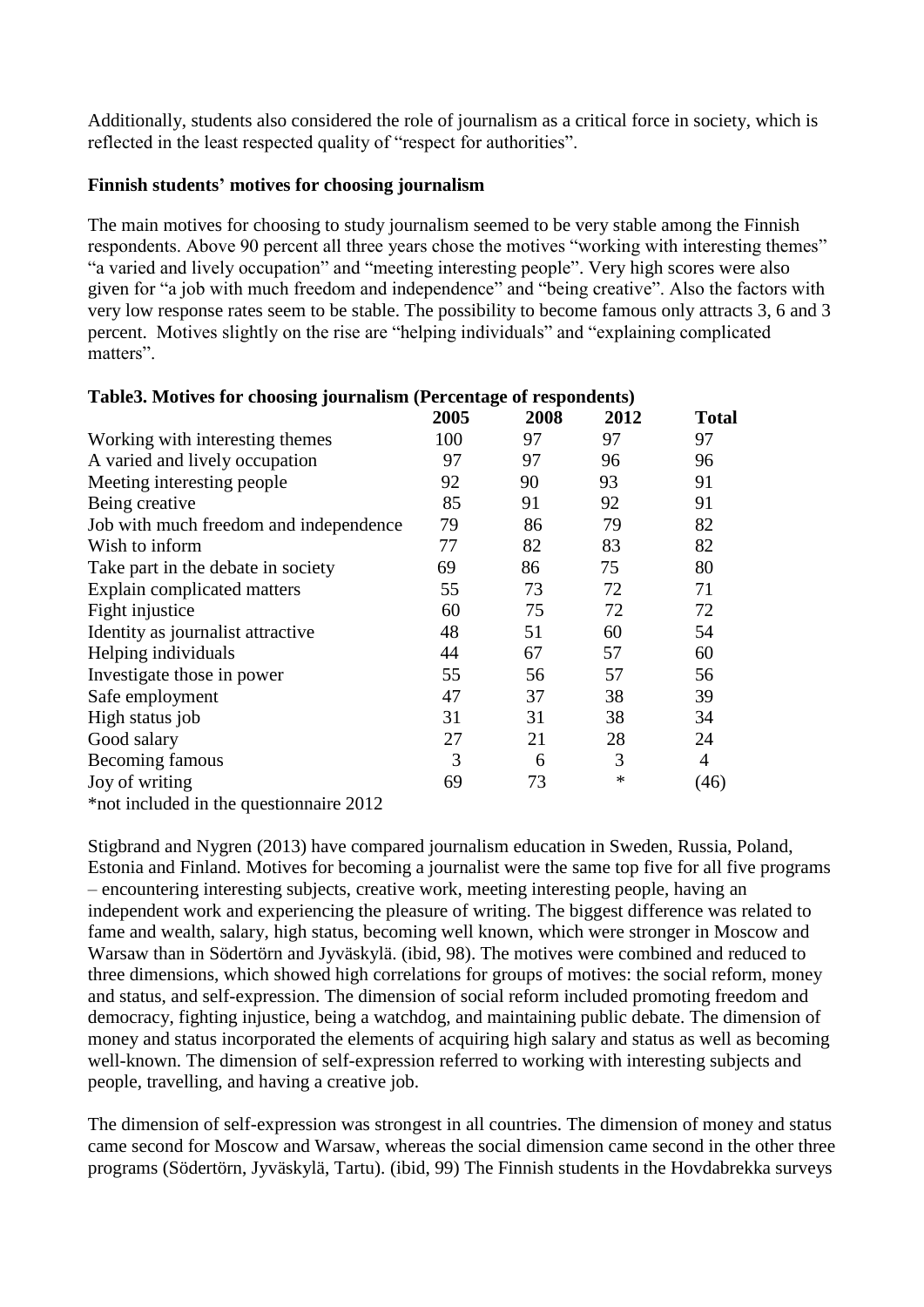also prefer motives related to self-expression. They value the social dimension, and place issues related to money and status last, like the students from Södertörn, Jyväskylä and Tartu in Stigbrands and Nygrens (2013) study.

#### **Finnish journalism students' perceptions on the journalist's role in society**

The ideal of journalism as public service is central and very much alive in Finnish journalism students' understanding of the journalism profession. In their perceptions the role of journalism as a fourth estate was strongly present in all of the years studied (2005, 2008, and 2012). Almost all of students regarded it as a central task: 98 percent of the respondents agreed completely or to some extent that a journalist should investigate people in powerful positions in society. In this regard, there were no changes during the course of the study. Likewise, for Finnish journalism students it was important that journalists explain complicated events to people in simple ways; 98 percent of the respondents agreed completely or to some extent that this role is central for journalists.

Finnish journalism students' perceptions reflect the ideal of public service also in the sense that almost all the students studied regarded it as a central role of the journalist to embrace active societal criticism and act as a counterforce to inequality: 98 percent of the respondents agreed completely or almost completely that a journalist should be critical to injustice in society. There were also other societal roles Finnish journalism students perceived as important. The idea that it is the journalist's task to engage people to a public debate was perceived as central. In all, 94 percent of the respondents agreed completely or almost completely that a journalist should promote a public debate where everyone has an opportunity to participate.

Furthermore, almost all (93 %) students saw that the journalist's role in fostering ideas is important. The journalist's task to stimulate new ideas and thoughts was perceived even more an important task towards the end of the research period. A total of 95 percent of the respondents agreed completely or almost completely in 2012 that a journalist should promote a public debate where everyone has opportunity to participate. The percentage was 88 seven years earlier (2005).

However, simultaneously also the ideal of objectivity was strongly present in journalism students' understanding of their profession. The percentage had grown during the period of the research from 78 (2005) to 96 (2012). This means that almost all journalism students who answered the questionnaire agreed completely or almost completely that a journalist should present news in an objective way. At the same time, as many students as that did not agree completely or almost completely that a journalist should be someone who can disregard all other interests in society. The percentage of the students who agreed completely or almost completely with this claim was 77.

Only a minority (one third of the respondents) saw that a journalist should be responsible for the financial well-being of the media company. Noteworthy is, however, that this percentage had grown, being 20 percent in 2005 and 39 percent in 2012.

#### **Finnish journalism students' views on Finnish journalists' work practices**

When it comes to the ethics, Finnish journalism students' opinions about Finnish journalists' work practices and code of ethics varied. Almost a third (27 %) of the students saw it as a very accurate description of Finnish journalism that journalists explain the underlying causes of things that are happening. A fifth of the students saw it as a very accurate description that journalists highlight issues that people would not otherwise know about. A fifth (19%) of the students saw it as a very accurate description of the Finnish journalism practice that journalists are good at protecting their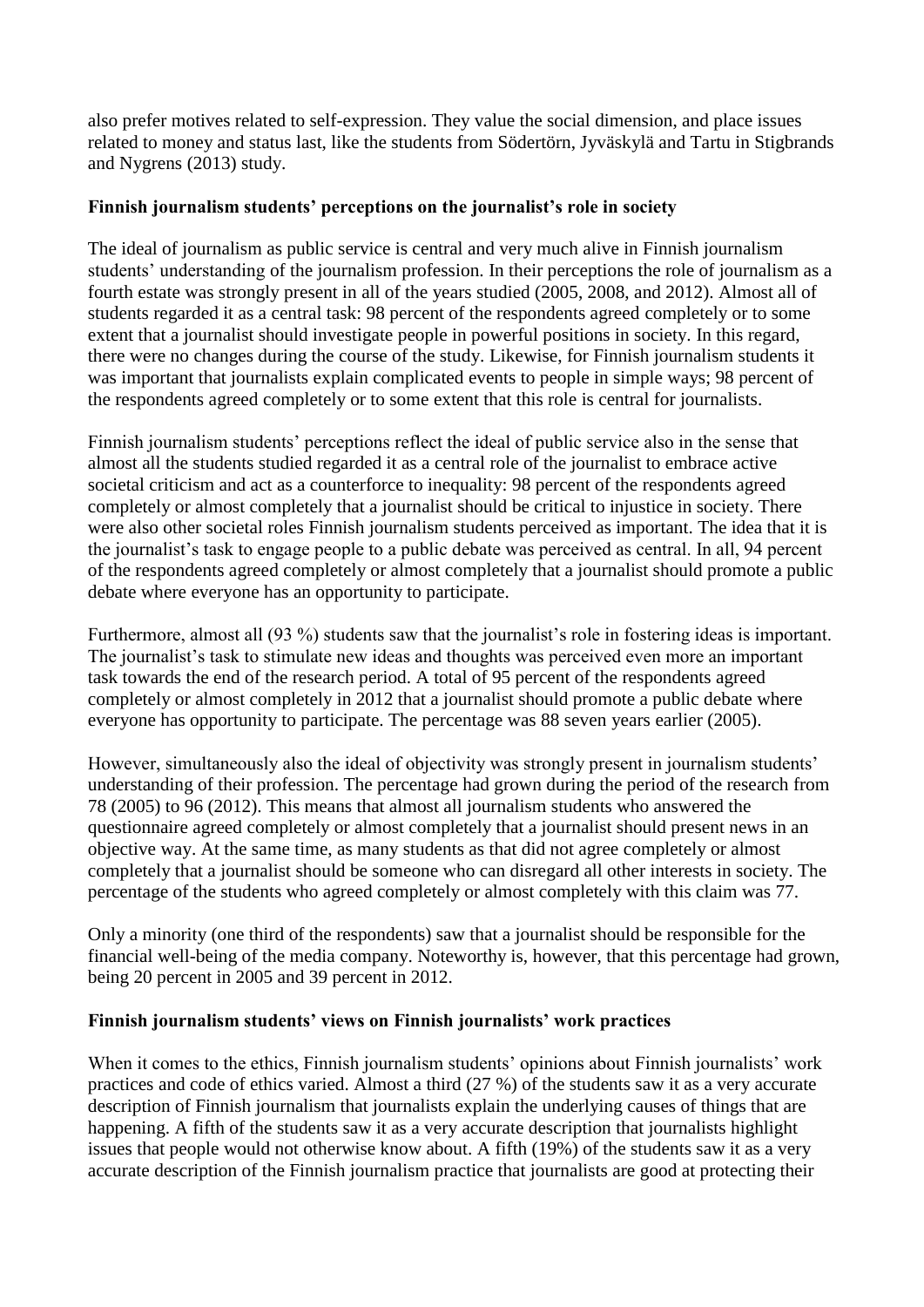sources. However, during the course of the research project this percentage had shrunk from 30 to 15.

When such answers on above mentioned claims about Finnish journalism and journalism practice were taken into account too in which students perceived claims as somewhat accurate descriptions, the picture of the students' perceptions remains somewhat similar. A clear majority (86 %) of the students perceived it as a very or somewhat accurate description that journalists explain the underlying causes of things that are happening. A majority of the students seem to think journalists cover issues about which people would not otherwise get information: 70 percent of the students saw it as a very or somewhat accurate description that journalists highlight issues that people would not otherwise know about.

There seems to be a trend that the students increasingly recon that journalists dramatize the events that happen. 76 percent of the students saw it as a very or somewhat accurate description. While 61 percent of the students thought this way in 2005, 74 percent of them were in 2012 of the opinion that this was a very or somewhat accurate description of Finnish journalism practice and code of ethics. A majority of the students seem to think that journalists protect their sources quite well. 70 percent of the students saw it as a very accurate description of the Finnish journalism practice that journalists are good at protecting their sources.

While Finnish journalism students, on one hand, seem to see Finnish journalism practice serving the public interest the students, on the other hand, tend to question the Finnish journalism practice. About half (53 %) of the students saw it as a very or somewhat accurate description of journalism practice in Finland that journalists are often acting out of self-interest when pursuing news. There seemed to be a rise in this kind of perception. While the percentage was 41 in the year 2005, it had risen to 61 by the year of 2012. About a half (50 %) of the respondents also thought that it was a very or somewhat accurate description that journalists often are prejudiced. During the course of the research the percentage had risen from 32 to 48.

#### **Reflections** (röd text: Jaana, **bold: Nika)**

Finnish journalism students' views on journalism are in many ways traditional, but besides reflecting the high modern ideals of journalism **they** also reflect the ongoing change in Finnish media, journalism and journalistic practices. Almost all Finnish journalism students who answered the questionnaire agreed completely or almost completely that a journalist should present news in an objective way. Finnish journalism students' perceptions reflect the traditional ideal of public service in the sense that almost all the students in the studies regarded it as a central role of the journalist to be a critic of injustice in society. The idea that it is journalist's task to engage people to public debate was also perceived as central.

At the same time, the main motives for choosing to study journalism reflect more individually oriented motives and **a wish** (the will) to be able to work creative**ly**. The motives mentioned included "working with interesting themes", "a varied and lively occupation" and "meeting interesting people". Very high scores were also given for "a job with much freedom and independence" and "being creative". Individually-oriented motives may relate to the fact that the Finnish journalism students rated the training of source criticism, journalistic genres as well as language and spelling skills the most important subject areas that should be included in the journalism curriculum.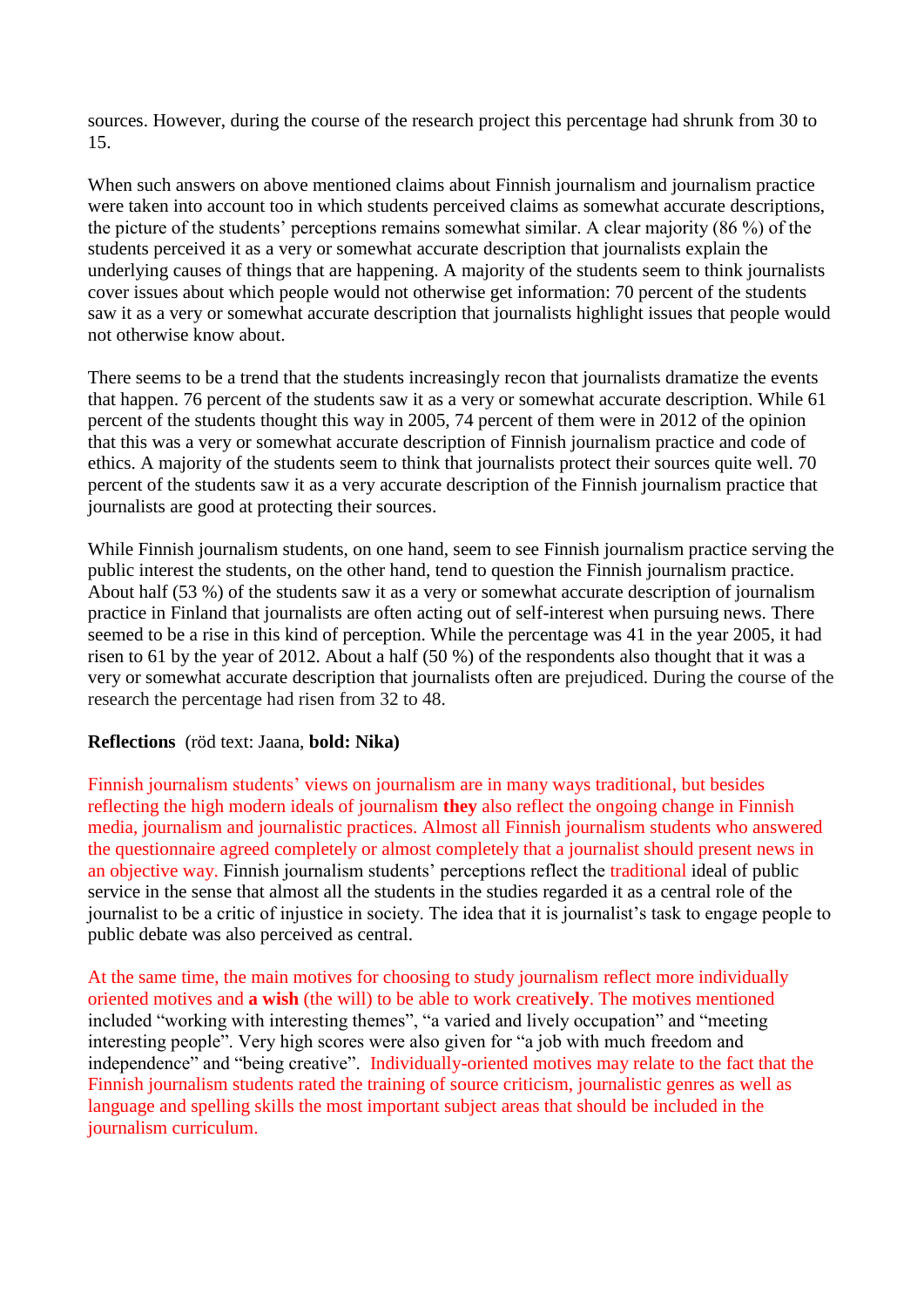At least to some extent the results may tell about a conflict between how the Finnish journalism students see the role of journalism in society - the traditional role of the journalist as a watchdog, criticizing power and catalyzing debate - and their relatively individual motives for choosing the occupation in order to express themselves and have an interesting job. In the era of liquid journalism, young generations of journalists increasingly face insecurities in their employment and discontinuities in their career path, which is reflected in an increased interest in self-promotion and needs for personal branding among journalism students (Lehtonen 2013). The liquid ethos in journalism is heightened by the cultural mode of late modernity that puts emphasis on the individual life-politics, and by the ramifications of technological development, especially in the networked online communication where individual profiling, reputation management and networking have become central dimensions.

Nevertheless, in a comparison between the Nordic countries Finnish students still appear to more closely represent the ideal-types of neutral reporting and professional autonomy of the Democratist Corporatist journalism model. Hovden and colleagues (Hovden & Ottosen 2013, Hovden 2014) identified in Nordic journalism students' views on professionalism the opposite dimensions of participatory versus neutral ideals, and the opposite of investigative ideals versus recreational ideals. Keeping all the earlier mentioned reservations in mind, the study showed the Danish students are closer than the others to recreation, whereas the others were keeping up traditional ideals. Whereas Norwegian students stressed participatory ideals and Swedish students were more oriented towards investigative ideals, students from Finland (and Iceland) emphasized objectivity and neutrality.

The strong emphasis on the ideal of objective journalism among Finnish students can be explained at least partially through the fact that the respondents were mainly first-year students and in their studies the focus is on news journalism. Not only do academic curricula put stress on news adoption during the first year, but the adoption of standardized norms of an occupation is also typically seen as a necessary condition in the initial phase of socialization into a profession. However, one could expect that in line with the development of their professional identity, Finnish journalism students would increasingly start putting more stress on participatory journalism ideals, given that newsrooms increasingly embrace them as a central part of their news policy (Hujanen 2014) and public journalism projects are familiar to several newsrooms.

Even though the ideal of objectivity is central for Finnish journalism students, at the same time the results indicate the students in practice question the possibility of objective journalism and journalism serving the public interest. Namely, about half of the students saw it as an accurate description of journalism practice in Finland that journalists are often acting out of self-interest when pursuing news. The students also increasingly recon that journalists dramatize the events that happen. When discussing the results, it is also important to understand the limits of the study. Even though the Finnish journalism students highlighted the ideal-typical values of neutral reporting and professional autonomy, the everyday news work may easily differ from that. In other words, it is not possible to see a parallel between the ideals and practices of journalism.

The study does not indicate that the tasks of entertaining and serving the audience as customers were perceived as central by the Finnish journalism students. Because of this it is difficult to argue that students' perceptions fully represent the ideals and practices of liquid journalism. However, students' views as a whole tell about the changing context of journalism and working as a journalist. The fact that Finnish media companies live with growing economic pressures, tightening budgets and less human resources for the newsrooms could also be seen in students' understanding of the profession and its practice. 40 percent of the Finnish journalism students saw in 2012 that a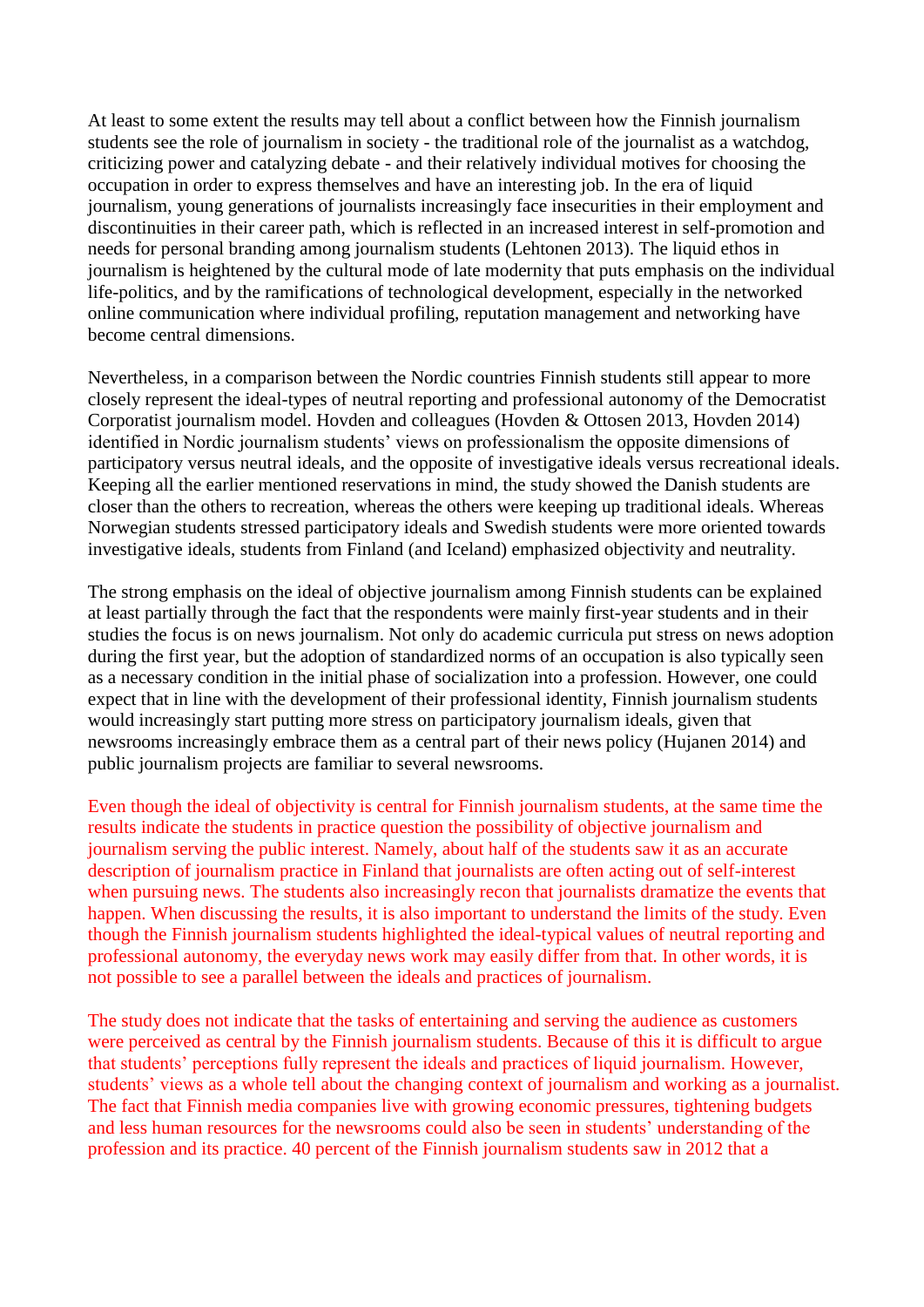journalist should be responsible for the financial well-being of the media company. This percentage had grown from 20 to 39 in seven years (2005–2012).

This trend together with tendencies of more market-oriented attitudes among journalism students in other Nordic countries may point to a future development of profession's self-understanding. In other words, it is likely that the transition from the high modernist ideals toward liquid ethos in the professional culture of journalists will be reflected among Finnish journalism students and journalists more strongly in the future. The fact that Finnish journalism students came from homes with more interest in culture than in other Nordic countries in the Hovdabrekka study may explain why Finnish students showed so far more resistance to the market orientation and cherished autonomously-oriented ideals more strongly.

There can also be internal differences according to different institutional profiling between journalism schools. Interestingly, Hovden (2014) observed in his analysis on Nordic journalism students that the students from Helsinki had opinions closer to their Swedish, Norwegian and Danish peers than the Finnish students in Tampere and Jyväskylä, reflecting the cultural differences between the Swedish and Finnish cultures in Finland. This difference may also reflect students' practices of using media. Swedish speaking journalism students seem to follow actively Nordic media, especially Swedish media.

#### **Literature**

Ahva, Laura (2010). *Making news with citizens. Public Journalism and Professional Reflexivity in Finnish Newspapers.* Tampere: Tampere University Press.

Ahva, Laura (2012). Public journalism and professional reflexivity. *Journalism: Theory, Practice & Criticism* 14:6, 790–806

Deuze, Mark (2005). What is journalism? Professional identity and ideology of journalists reconsidered. *Journalism. Theory, Practice & Criticism* 6:4, 442–464.

Hallin, Daniel C., & Paolo Mancini (2004). *Comparing Media Systems.* Cambridge University Press.

Heinonen Ari, Domingo D. (2009). Blogit journalismin muutoksen merkkinä.(Blogs as signs of change in journalism) in Esa Väliverronen (ed.) *Journalismi murroksessa* (Journalism in transition). Helsinki: Gaudeamus, 68-87.

Heinonen, Ari (2011). 'The journalist's relationship with users: new dimensions to conventional roles' in Singer Jane, Hermida Alfred, Domingo David, Heinonen Ari, Paulussen Steve, Quandt Thorsten, Reich, Zvi & Vujnovic, Marina. *Participatory Journalism. Guarding Open Gates at Online Newspapers*. Chichester: Wiley–Blackwell, 34– 55.

Hovden, Jan Fredrik (2014). To Intervene or be Neutral, to Investigate or Entertain? *Journalism Practice,* 8:5, 646-659

Hovden, J. F. and Ottosen, R. (2013).['To intervene or be neutral, to investigate or entertain; persistence,](http://wp.me/aNw4C-3w) [basis and changes in the professional ideals of Nordic journalism students 2005-2013'.](http://wp.me/aNw4C-3w) Paper IAMCR, Dublin June 25-29 and NordMedia August 8-11.

Hovden, Jan Fredrik, Gunn Björnsen, Rune Ottosen, Ida Willig & Henrika Zilliacus-Tikkanen (2009). The Nordic Journalists of Tomorrow. *Nordicom Review* vol. 30, No 1.